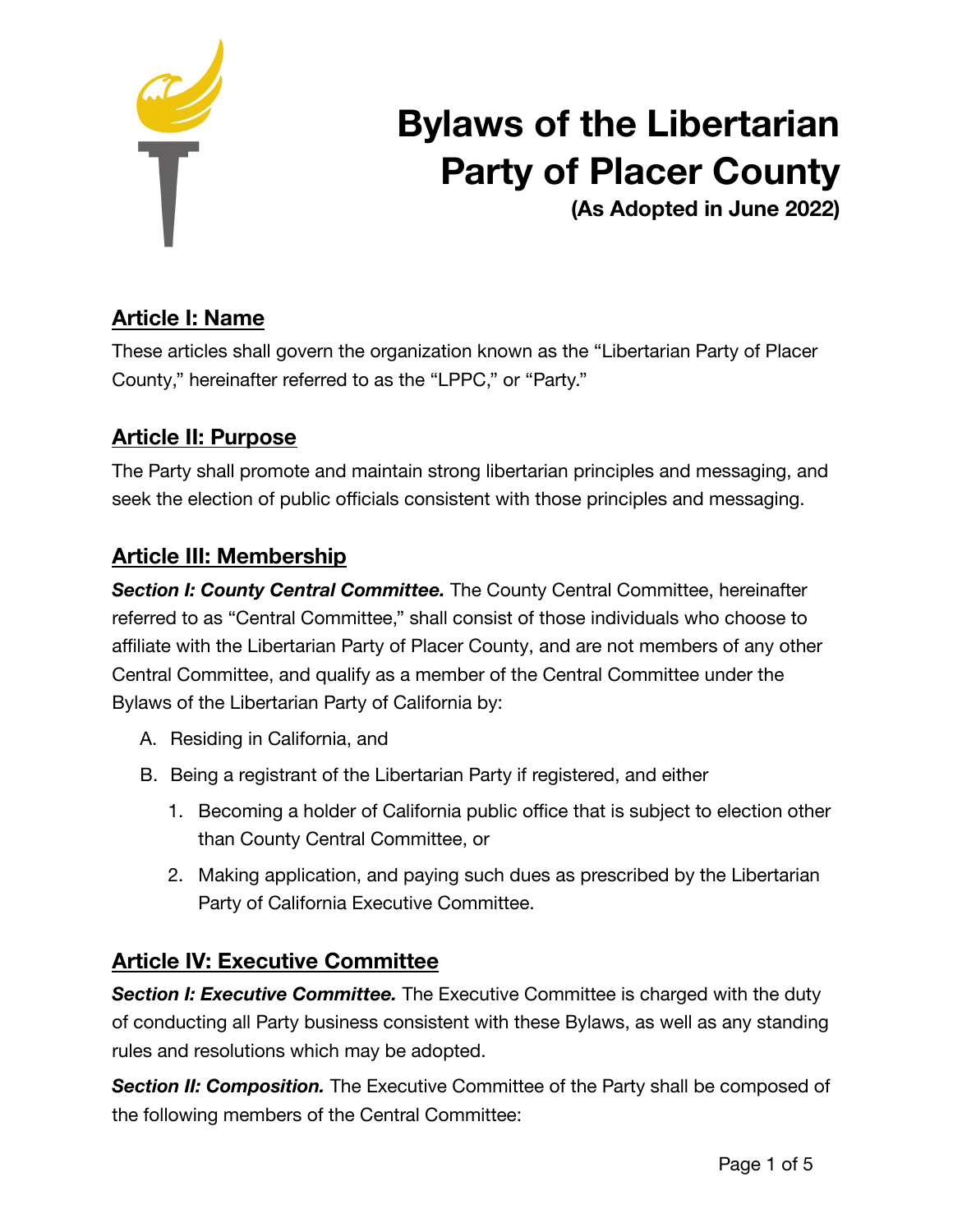- A. The four Officers of the Party elected by the membership at the Annual Meeting.
- B. The three At-Large Representatives of the Party elected by the membership at the Annual Meeting.
- C. No Executive Committee positions shall be combined, although certain duties may be when absolutely necessary.

*Section III: At-Large Regional Representatives.* There shall be three At-Large Representatives. Each At-Large Representative shall inform the Executive Committee of any issues of relevance throughout Placer County including, but not limited to: activism opportunities, candidate support opportunities, local elections, events in which the Party's participation could prove beneficial, and expanding membership. The At-Large Representatives shall participate in all Executive Committee discussions and debates, and vote on all matters. The At-Large Representatives may perform other duties per the direction and discretion of the Executive Committee.

## **Article V: Endorsements**

*Section I. Endorsements.* The Party shall make endorsements, make recommendations, or otherwise take positions with respect to elections, nominations, measures, or other matters appearing on a public ballot subject to a two-thirds vote of the Executive Committee. "Public Ballot" includes any general, special, primary, or other election conducted by any level of government.

## **Article VI: Officers**

**Section I: Officers.** The Officers of the Party shall be a Chair, a Vice-Chair, a Secretary, and a Treasurer.

**Section II: Eligibility.** Only a person who is a member of the Central Committee, and who has expressed a willingness to serve, shall be eligible for election or appointment to any Officer or Executive Committee position in the Party.

**Section III: Elections.** Officers and Executive Committee members shall be elected by the Central Committee. Nominations shall be from the floor during the Annual Meeting. Proposed nominees must accept their nomination prior to the close of nominations.

*Section IV: Term of Office.* Officers and Executive Committee members who are elected at the Annual Meeting shall serve from the adjournment of that Annual Meeting, until the adjournment of the following Annual Meeting.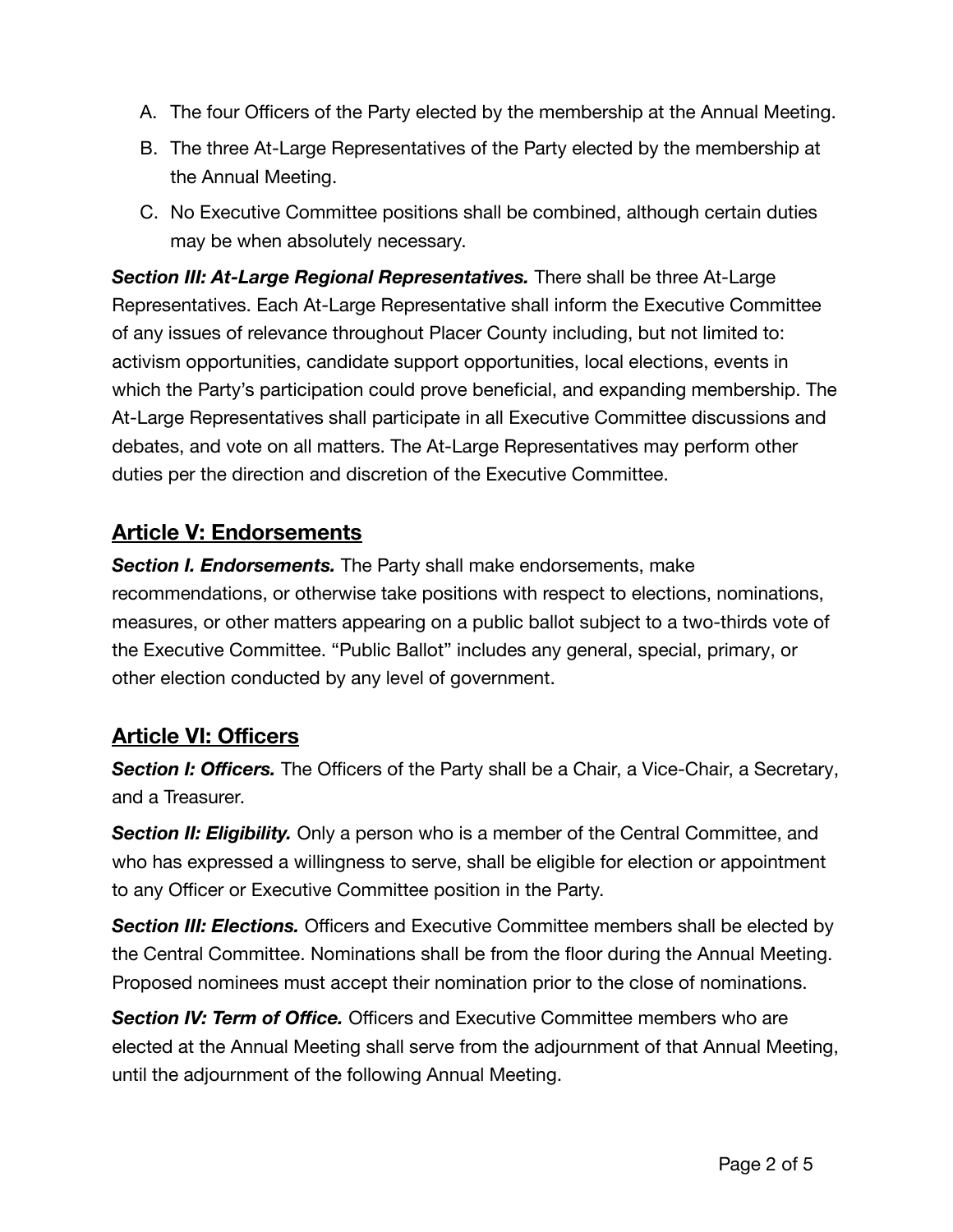**Section V: Chair.** The Chair shall be the Chief Executive Officer of the Party. The Chair shall preside at all meetings of the Party, and the Executive Committee. The Chair may appoint committees of the Party, and may submit candidates to committees of the Libertarian Party of California.

**Section VI: Vice-Chair.** The Vice-Chair shall perform the duties of the Chair (1) to the extent delegated by the Chair; and (2) to the extent that the Chair is, for any reason, unable to perform the duties of the office.

*Section VII: Secretary.* The Secretary shall keep, or cause to be kept, a book of minutes of all meetings of the Party and the Executive Committee. The Secretary shall keep, or cause to be kept, a membership record containing the name and address of each voting member of the Party, and the date upon which such voting member joined the Party. The Secretary shall give, or cause to be given, notice of all meetings of the Party. The Secretary shall keep, or cause to be kept, all other books, records and papers of the Party, and shall have such other powers and perform such other duties as may be prescribed by the Executive Committee or these Bylaws. The Secretary may appoint an assistant to perform their functions when they are unable to do so. Such an assistant must already be a member of the Executive Committee, or someone the Executive Committee has approved.

*Section VIII: Treasurer.* The Treasurer shall receive, expend, and account for the funds of the Party under the supervision and direction of the Chair and the Executive Committee. The Treasurer shall make an annual financial report to the Executive Committee, and shall perform all duties required of the office by applicable federal and state law. The Treasurer is responsible for oversight of all financial functions, including but not limited to: receipts, disbursements, and internal and external reporting. The Treasurer shall only issue disbursements that are approved by at least two-thirds of the Executive Committee, and can be substantiated by appropriate documentation. The Treasurer shall timely file such federal and California income tax returns as may be required under applicable law.

**Section IX: Vacancies.** Vacancies occur upon an Officer, or Executive Committee member's, resignation, death, removal from office, or in the event an office remains unfilled after the Annual Meeting adjourns.

**Section X: Removal.** A Party Officer or Executive Committee member may be removed from office by a vote of no less than two-thirds of the Executive Committee, minus the officeholder being considered for removal. No vote shall be cast by the officeholder being considered for removal.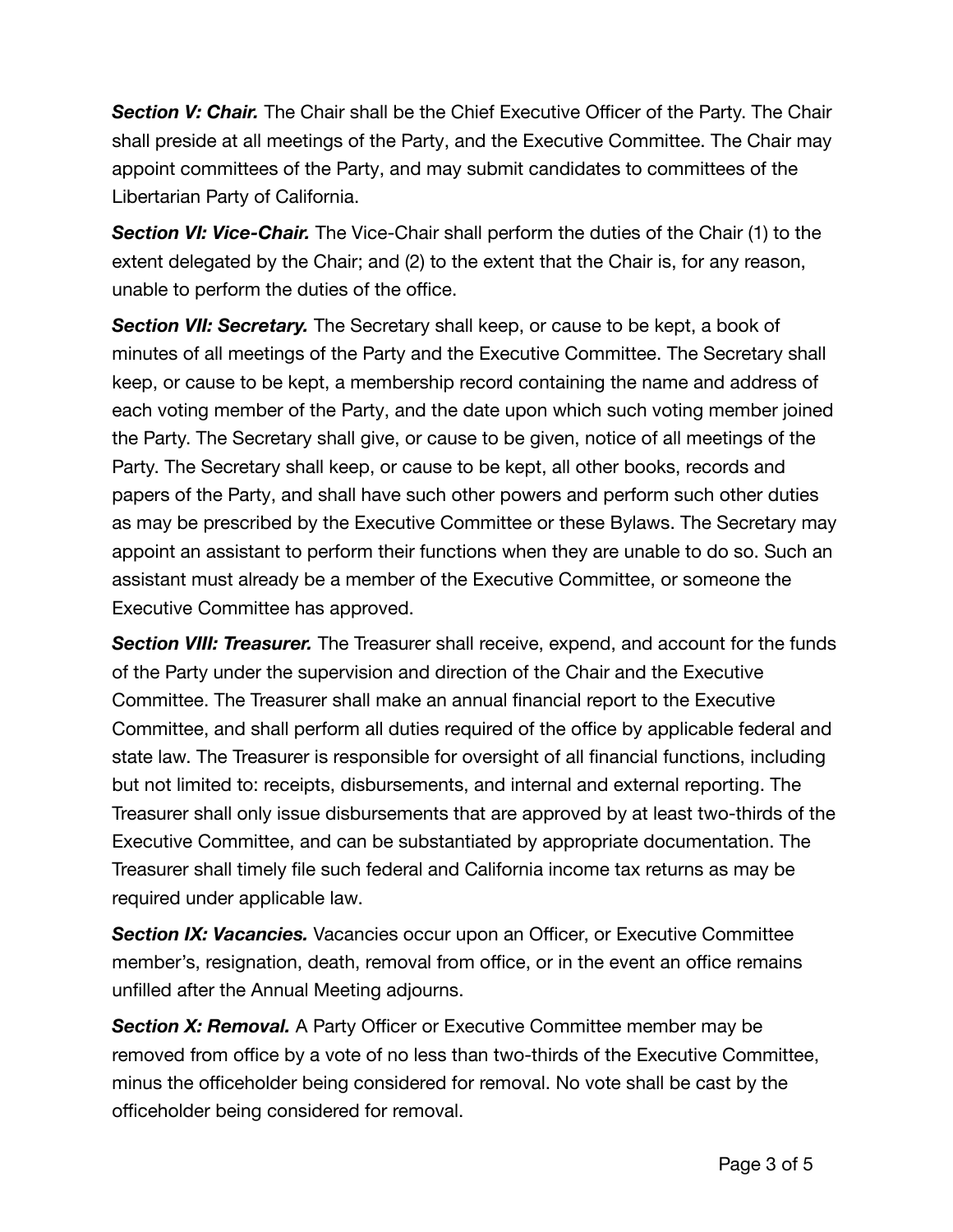**Section XI: Appointment of Interim Officers.** In the event of a vacancy of an officer position, the Executive Committee may appoint a member to that office with a two-thirds majority vote.

#### **Article VII: Meetings**

*Section I: Annual Meeting.* The Party shall hold an Annual Meeting to elect its Officers, Executive Committee members, and conduct other business as shall properly come before it. Notification shall be sent to all Central Committee members at least thirty days, but not more than sixty days, prior to said meeting. Such notice shall specify the reason for the meeting, as well as a time and place reasonably accessible to the membership.

- A. The Annual Meeting shall always be held in the month preceding the Libertarian Party of California Annual Convention.
- B. "None of the Above" shall always be included as an option for election of all Party offices.

**Section II: Business Meetings.** The Party shall hold a Business Meeting at least once every three months, or once a quarter, for the purposes of conducting Party business. A written or verbal notice of the time and place of these meetings shall be given to Central Committee members not less than seven days prior to said meeting.

*Section III: Executive Committee Meetings.* The Executive Committee shall meet at such time, place and through whatever means may be determined by action of the Executive Committee, by call of the Chair, or by the written request of one-third or more of the members of the Executive Committee. A written or verbal notice of the time and place of these meetings shall be given to each member of the Executive Committee, as well as Central Committee members, not less than two days prior to said meeting. All meetings of the Executive Committee shall be open for observation to all Central Committee members.

*Section IV: Transaction of Business Outside of Meetings.* The Executive Committee may transact business outside of meetings via email, or any other agreed upon electronic medium. All votes shall be counted and recorded by the Secretary as roll call votes. Voting will end after 48 hours have passed from the Secretary's announcement of the issue to be voted upon, and votes from two-thirds of the Executive Committee members have been received, or in 120 hours from such announcement, whichever